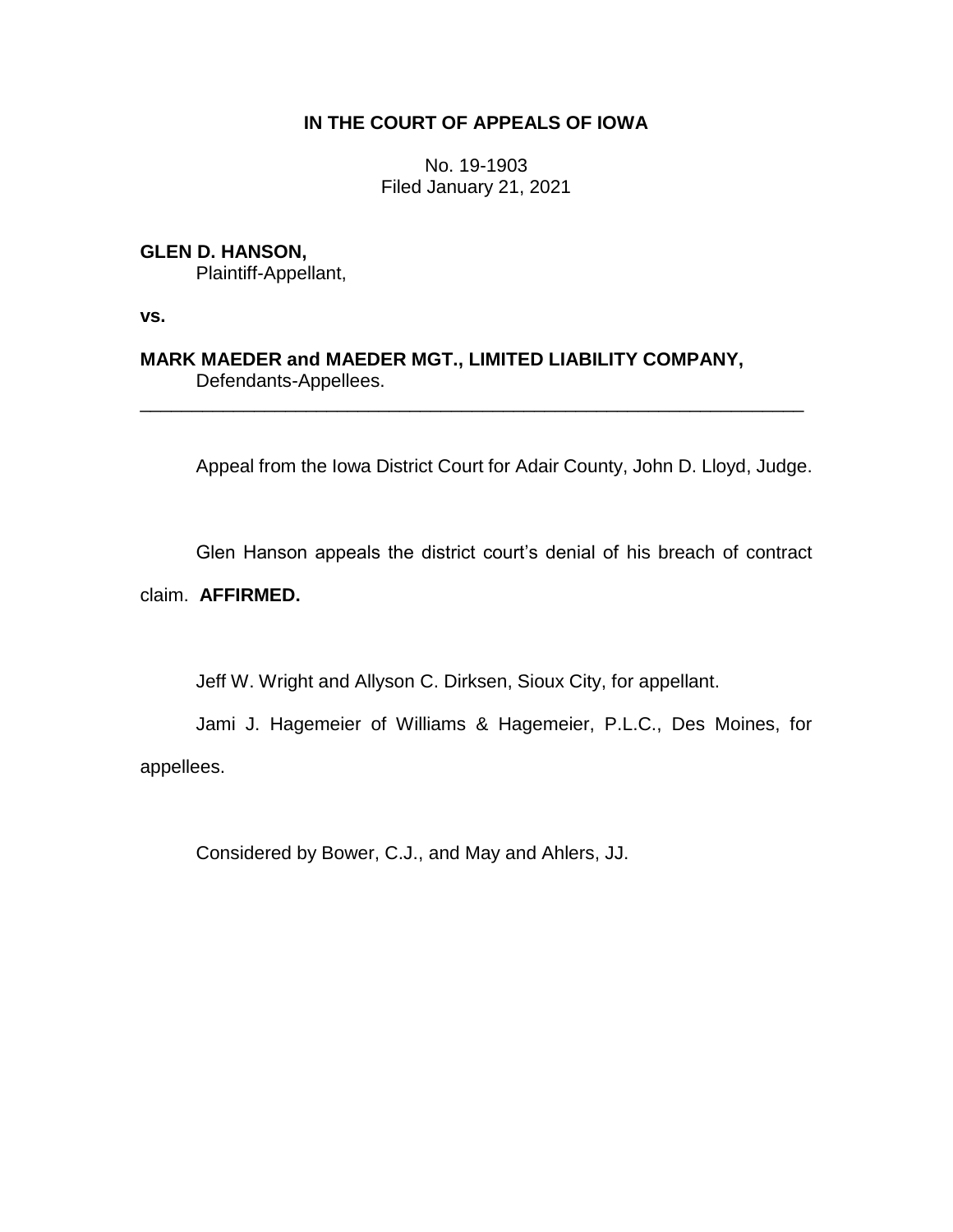## **MAY, Judge.**

 $\overline{a}$ 

Glen Hanson and Mark Maeder<sup>1</sup> made oral agreements concerning Hanson's farmland and cattle. In this appeal, Hanson challenges the district court's determinations that (1) Hanson was not entitled to repurchase certain cattle and (2) Hanson contracted with Maeder's company—Maeder MGT., LLC—rather than Mark Maeder individually. We affirm.

### **I. Background Facts and Proceedings**

Hanson is a physician who owns farmland and a cattle operation. Maeder has his own farmland and cattle operation in the same area. In March 2012, Hanson was injured. He claims his injuries prevented him from caring for his farm and cattle. From approximately March 2012 to February 2013, Maeder cared for Hanson's farming operation. And Hanson paid Maeder \$100,180 for his services.

By February 2013, Hanson entered into two new oral agreements with Maeder. One agreement concerned rental of Hanson's farmland for a set cash rate. The second agreement concerned the care of Hanson's cattle. As part of this second agreement, Hanson sold Maeder a one-half interest in his cattle herd at the agreed upon price of \$204,800, which Maeder paid in full. No specific animals were identified as being sold to Maeder. As will be discussed further, Hanson contends he and Maeder also agreed that Hanson would have the option to repurchase some or all of Maeder's interest in the herd at the same price within the next five years.<sup>2</sup> Meanwhile, the parties agree, Maeder would care for the joint

<sup>&</sup>lt;sup>1</sup> Mark Maeder owns Maeder MGT., LLC. For ease of reference, we often refer to both entities as Maeder.

 $2$  Hanson believed he would know within five years whether he would fully recover from his injuries and be able to resume caring for his own operation.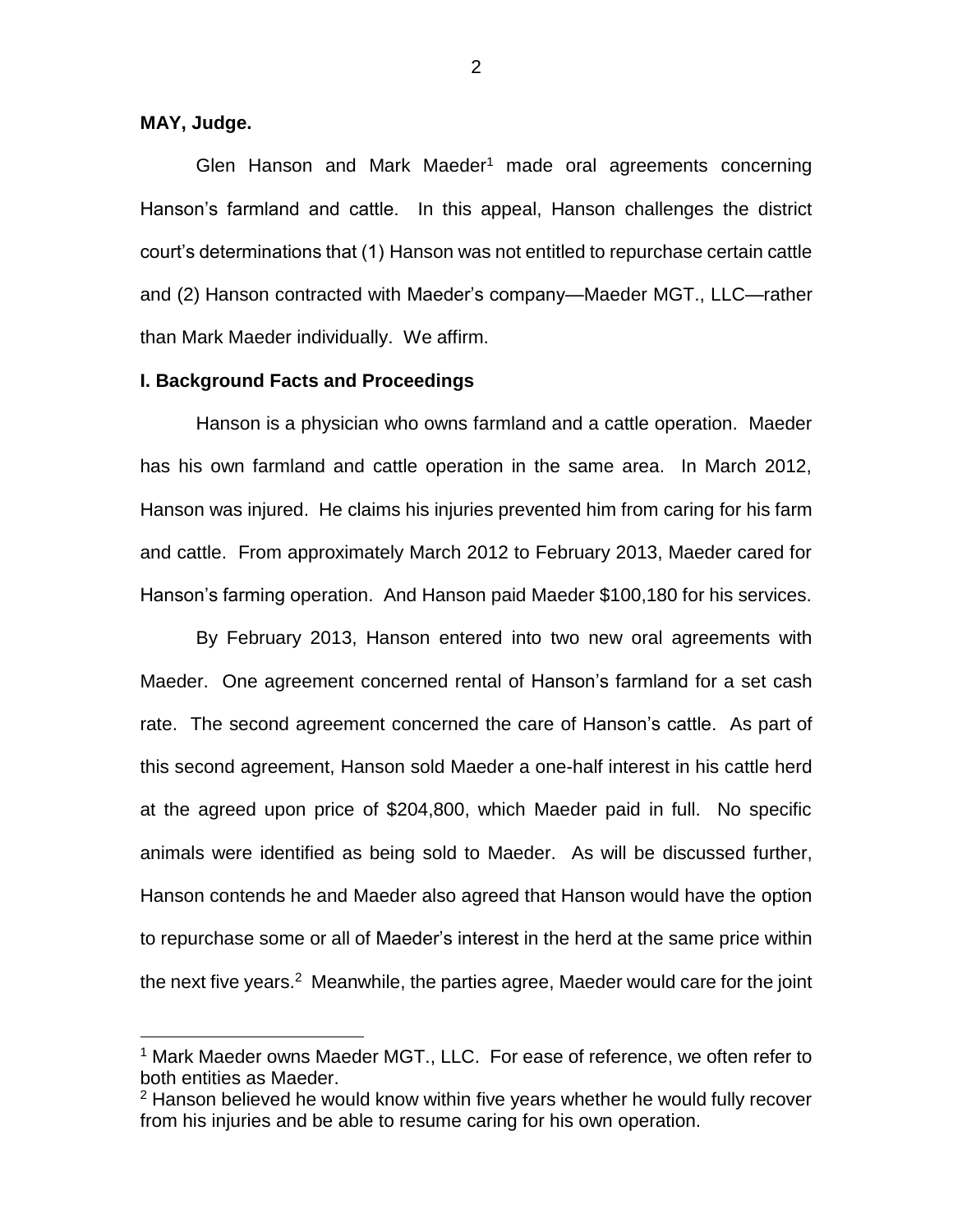herd and Hanson's farm operations. In exchange, Maeder would receive (1) the calves from his half of the herd plus (2) two-thirds of the calves from Hanson's half of the herd. All told, then, Maeder would receive five-sixths of the calves born in the joint herd. This left Hanson with one-sixth of the calves.

We emphasize Hanson and Maeder's agreements were all verbal. The only document signed by both parties to reflect their arrangement was executed on July 13, 2014—fifteen months after their arrangement started. It includes the provisions

outlined above—but it does not mention any option to repurchase cattle.

On August 31, 2015, Hanson mailed a written termination notice to Maeder.

It stated:

 $\overline{a}$ 

This letter is to terminate my present cattle sharing and farm rental agreement with you and/or Maeder Management LLC. I will be discussing a future contract with my financial advisors and then discuss their recommendation with you. . . . Termination date for our present arrangement is March 1, 2016.

In December 2015, Maeder split the herd in half and placed his half on his

property. No cash or cattle changed hands between Hanson and Maeder on or

before March 1, 2016, the termination date specified in Hanson's August 2015

letter. In April 2016, Maeder commingled his half of the herd with his own cattle.

On April 25, Hanson sent Maeder a letter that read in part:

Per our written contract of  $3/1/2012[3]$  I am buying back your share of our cattle herd. As you recall, I can exercise this option within 5 years from 3/1/2012 if I am physically able to care for the cattle again. I notified you last fall that it was my intent to buy back most if not all of your share of our herd. I asked you for an audit of cattle numbers, calving records, and sale receipts . . . . These were not forthcoming.

 $3$  As already mentioned, all of Hanson and Maeder's agreements were verbal. There was no written contract. Additionally, Hanson testified at trial that the date reflected in the letter is wrong. The correct date is March 1, 2013.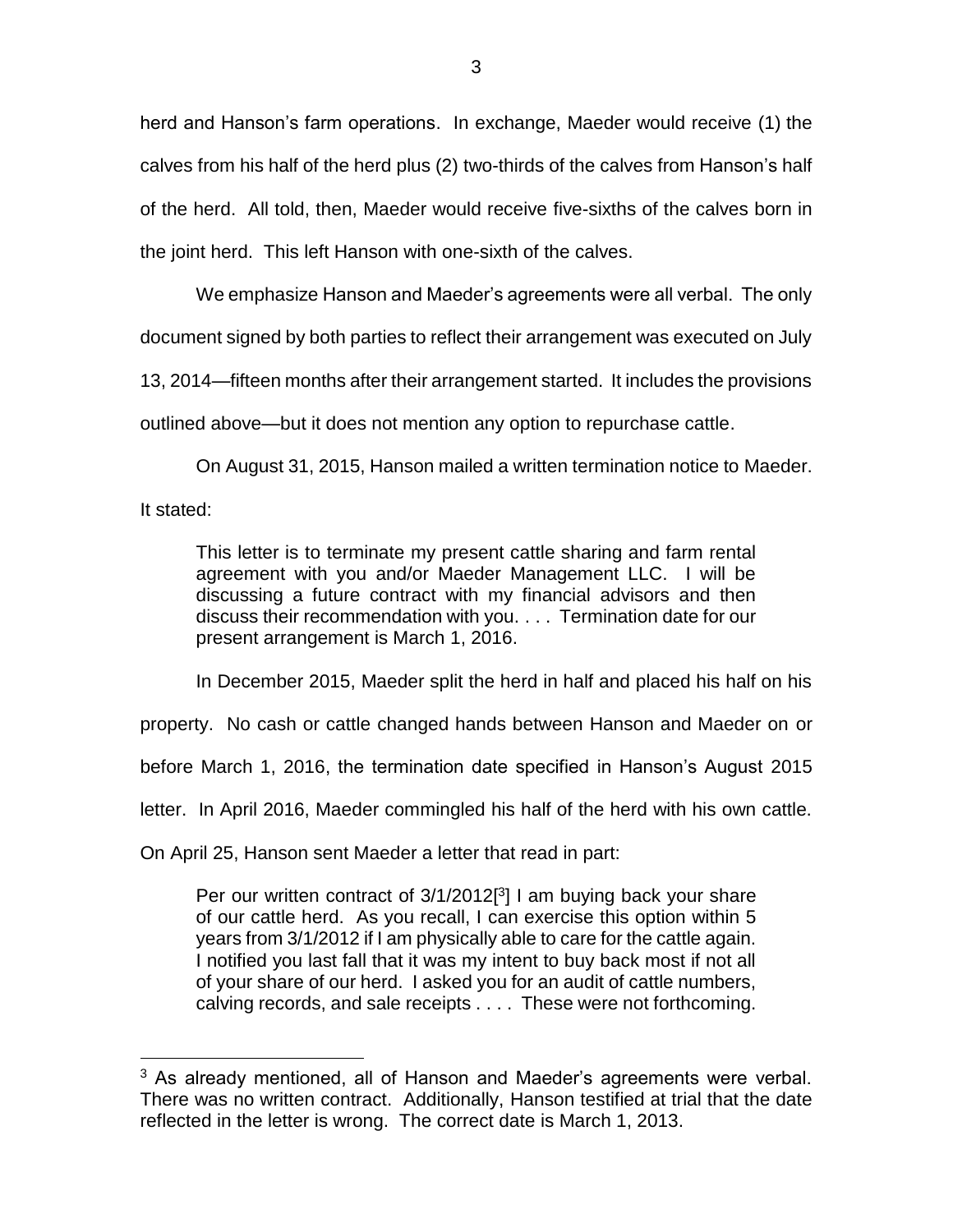Hanson then brought this suit against Maeder. After a bench trial, the district court awarded Hanson \$16,640.36 against Maeder MGT., LLC for property damages incurred during the parties' agreements. The court dismissed all claims against Mark Maeder individually because, in the court's view, Hanson's agreements were with Maeder MGT., LLC. The court also denied Hanson's claim for breach of contract to repurchase cattle. Hanson appeals.

#### **II. Standard of Review**

We review a breach of contract action for correction of errors at law. *Iowa Mortg. Ctr., L.L.C. v. Baccam*, 841 N.W.2d 107, 110 (Iowa 2013). We will affirm if substantial evidence supports the district court's findings of fact. *Id.* But we are not bound by the court's conclusions of law or application of legal principles. *Id.*

#### **III. Analysis**

Hanson claims the district court erred in holding that (1) Maeder was not required to sell Maeder's interest in the herd back to Hanson according to an oral repurchase option and (2) Hanson's agreements were with Maeder MGT., LLC. We address each argument in turn.

## **A. Oral Repurchase Option Contract**

Hanson argues Maeder breached an oral contract by failing to sell and deliver one-half of the herd to him. To prevail on this claim, Hanson has to prove: (1) the contract existed; (2) the contract's terms and conditions; (3) Hanson performed all the terms and conditions required; (4) Maeder breached the contract in some particular way; and (5) Hanson suffered damages as a result of Maeder's breach. *See id.* at 110–11; *Anderson v. Douglas & Lomason Co.*, 540 N.W.2d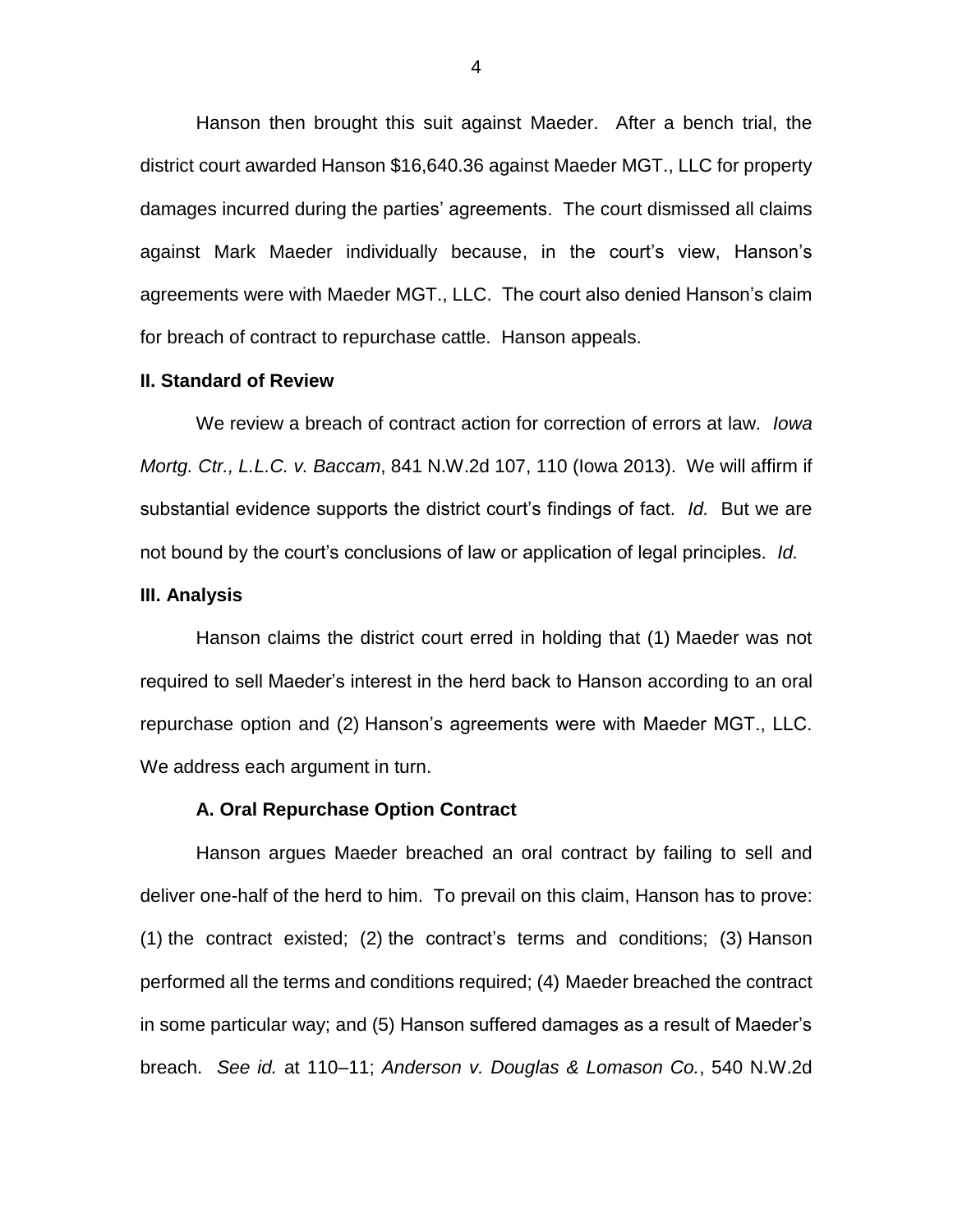277, 283 (Iowa 1995) ("As with any contract, the party who seeks recovery . . . has the burden to prove the existence of a contract.").

The first two elements—the existence of a contract and its terms—are closely related. Ordinarily, a contract cannot exist unless there is a "meeting of [the] minds" about the core terms of the contract. *Harris v. Manning Indep. Sch. Dist.*, 66 N.W.2d 438, 442 (Iowa 1954). Put another way, there is usually no contract unless *both* parties express their agreement—their "mutual assent"—to the essential terms. *Schaer v. Webster Cnty.*, 644 N.W.2d 327, 338 (Iowa 2002). For example, "[i]f there is a misunderstanding . . . [as] to the object of the agreement so that 'one party [understands] [it] is buying one thing and the other party thinks [it] is selling another thing, no meeting of the minds occurs, and no contract is formed.'" *Id.* (third, fourth, and fifth alterations in original) (quoting *Hill-Shafer P'ship v. Chilson Fam. Tr.*, 799 P.2d 810, 814 (Ariz. 1990)).

Here, the district court found Hanson failed to prove the alleged contract or, put differently, the terms of the contract—because there was no meeting of the minds as to what Hanson would have the right to repurchase. There was no agreement, the court found, as to whether (a) Hanson had a right to repurchase "particular animals at [Hanson's] election" or (b) Hanson only had a right to "repurchase [Maeder's] entire half-interest" in the joint herd.

We find no reason to reverse. Hanson points to no definitive evidence of what cattle—or interest in cattle—the parties mutually agreed to resell. And Hanson himself made contradictory statements as to whether he had the right to repurchase individual cattle of his choosing or, instead, the mere right to repurchase an undivided one-half of the joint herd.

5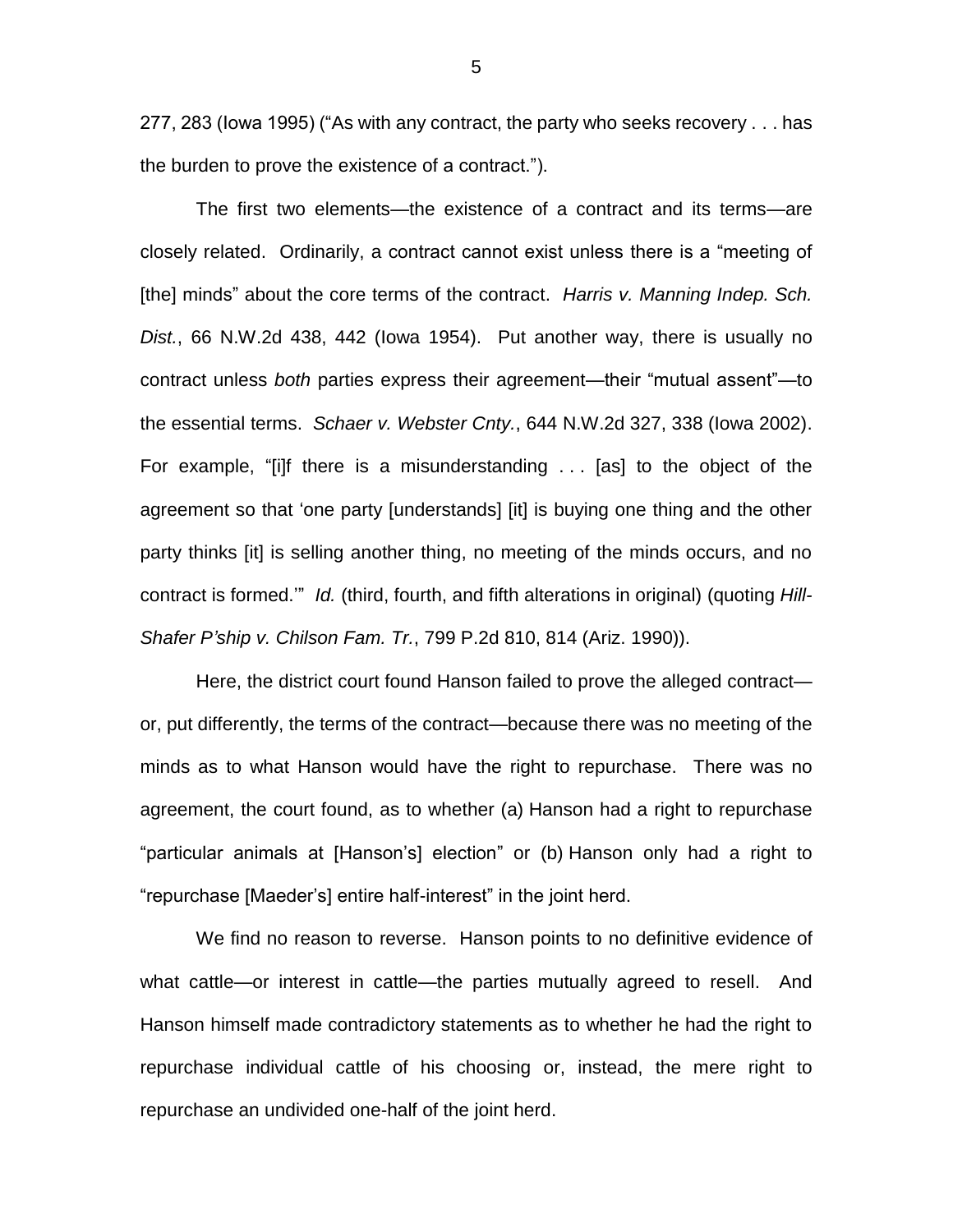To be clear, though, we agree with Hanson on several points. For instance, we agree a contract for the sale of cattle is governed by Article 2 of the Uniform Commercial Code (UCC), which is codified as Iowa Code chapter 554 (2017). *See, e.g.*, *Kanzmeier v. McCoppin*, 398 N.W.2d 826, 831 (Iowa 1987); *Flanagan v. Consol. Nutrition, L.C.*, 627 N.W.2d 573, 577 (Iowa Ct. App. 2001) (holding Article 2 governed purported contract "to buy and sell . . . pigs"). And we agree "Article 2 relaxes many of the legal formalisms and technicalities of contract formation associated with the common law of contracts." *Flanagan*, 627 N.W.2d at 578. Indeed, as Hanson points out, under Article 2's "open terms" principle:

If the parties intend to enter into a binding agreement, this subsection recognizes that agreement as valid in law, despite missing terms, if there is any reasonably certain basis for granting a remedy. The test is not certainty as to what the parties were to do nor as to the exact amount of damages due the plaintiff. Nor is the fact that one or more terms are left to be agreed upon enough of itself to defeat an otherwise adequate agreement. Rather, commercial standards on the point of "indefiniteness" are intended to be applied, this Act making provision elsewhere for missing terms needed for performance, open price, remedies and the like.

U.C.C. § 2-204 cmt. (Am. L. Inst. & Unif. L. Comm'n 2011).<sup>4</sup>

 $\overline{a}$ 

And so it is true that, in some circumstances, Article 2 can "fill in" terms for which the parties made no specific provision. For example, under section 554.2308, if the parties' agreement does not specify a place for delivery, "the place for delivery of goods" is usually "the seller's place of business or if the seller has none the seller's residence." *See e.g.*, Iowa Code § 554.2305 (providing procedure to determine price where parties intended to "conclude a contract for

<sup>4</sup> Section 2-204 of the Uniform Commercial Code is codified at Iowa Code section 554.2204.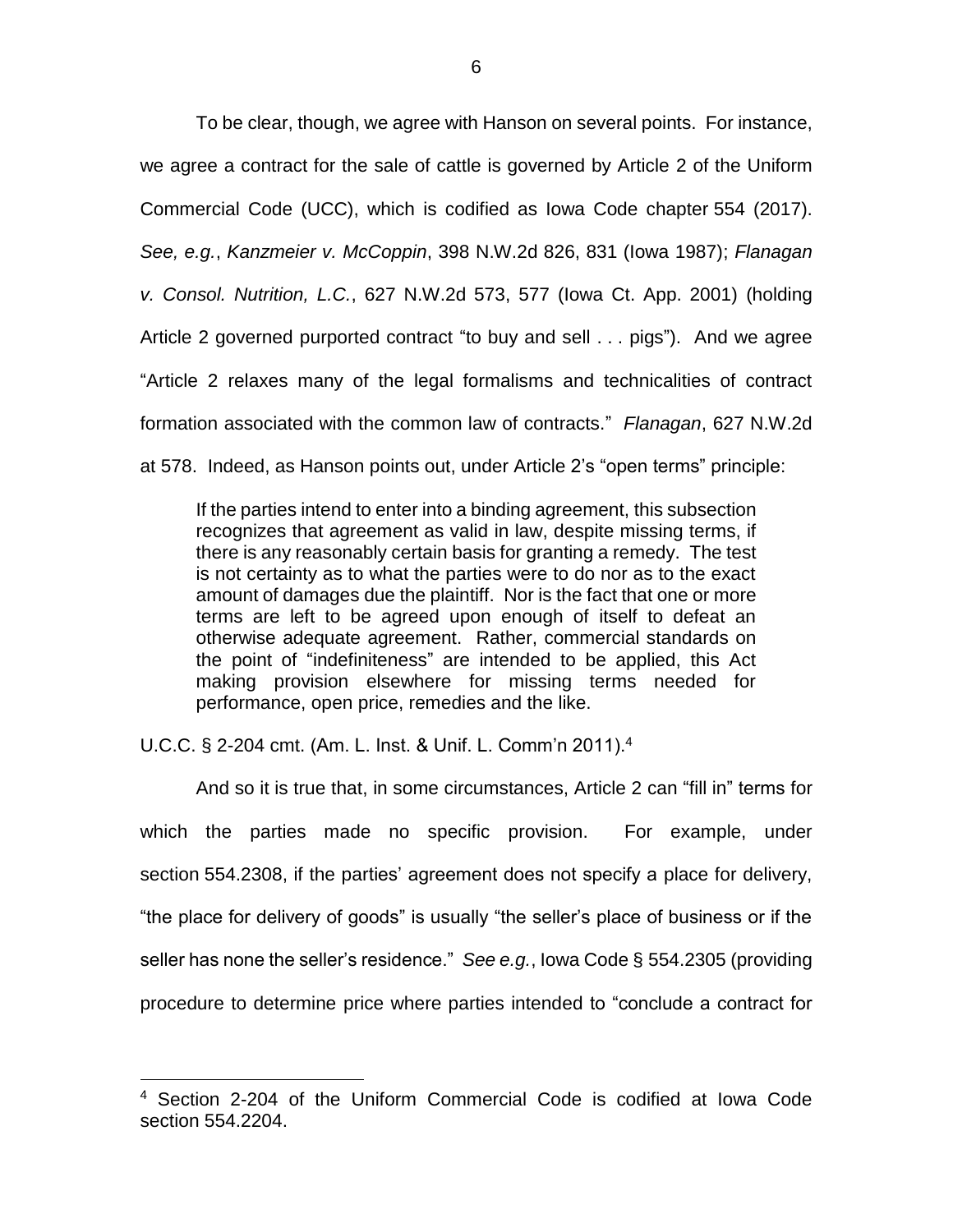sale even though the price is not settled"); *id.* § 554.2307 (providing for delivery procedures that apply "[u]nless otherwise agreed").

But Hanson has not cited, and we have not found, any part of Article 2 that could specify what cattle must be sold—the very heart of this alleged contract of sale—if there was no agreement on that issue. Rather, based on the current record and briefing, we conclude that because Hanson failed to prove an agreement as to what cattle he could repurchase, he failed to prove an enforceable contract. *See Flanagan*, 627 N.W.2d at 578 (noting "if there be no basic agreement, the code will not imply one") (quoting *Kleinschmidt Div. of SCM Corp. v. Futuronics Corp.*, 363 N.E.2d 701, 702–03 (N.Y. 1977)); *see also id.* ("Article 2 does not, of course, entirely eliminate the common law of contracts. Significantly, contracting parties like Flanagan and Consolidated must still reach an agreement in order to have an enforceable contract."(citation omitted)); *Tubelite Co. v. Original Sign Studio, Inc.*, 891 N.E.2d 820, 825 (Ohio Ct. App. 2008) ("However, in the absence of some basic terms—such as the description and quantity of the goods a contract may not exist."); *A & A Mech., Inc. v. Thermal Equip. Sales, Inc.*, 998 S.W.2d 505, 509 (Ky. Ct. App. 1999) ("The requirement that there be a basis for relief, however, necessitates that the contract provide a quantity term, for without such a term that basis is lacking.").

The record supports the district court's conclusion that Hanson failed to prove the existence of a contract or, at a minimum, the essential terms of the contract. So the district court was right to deny recovery for breach of contract.

7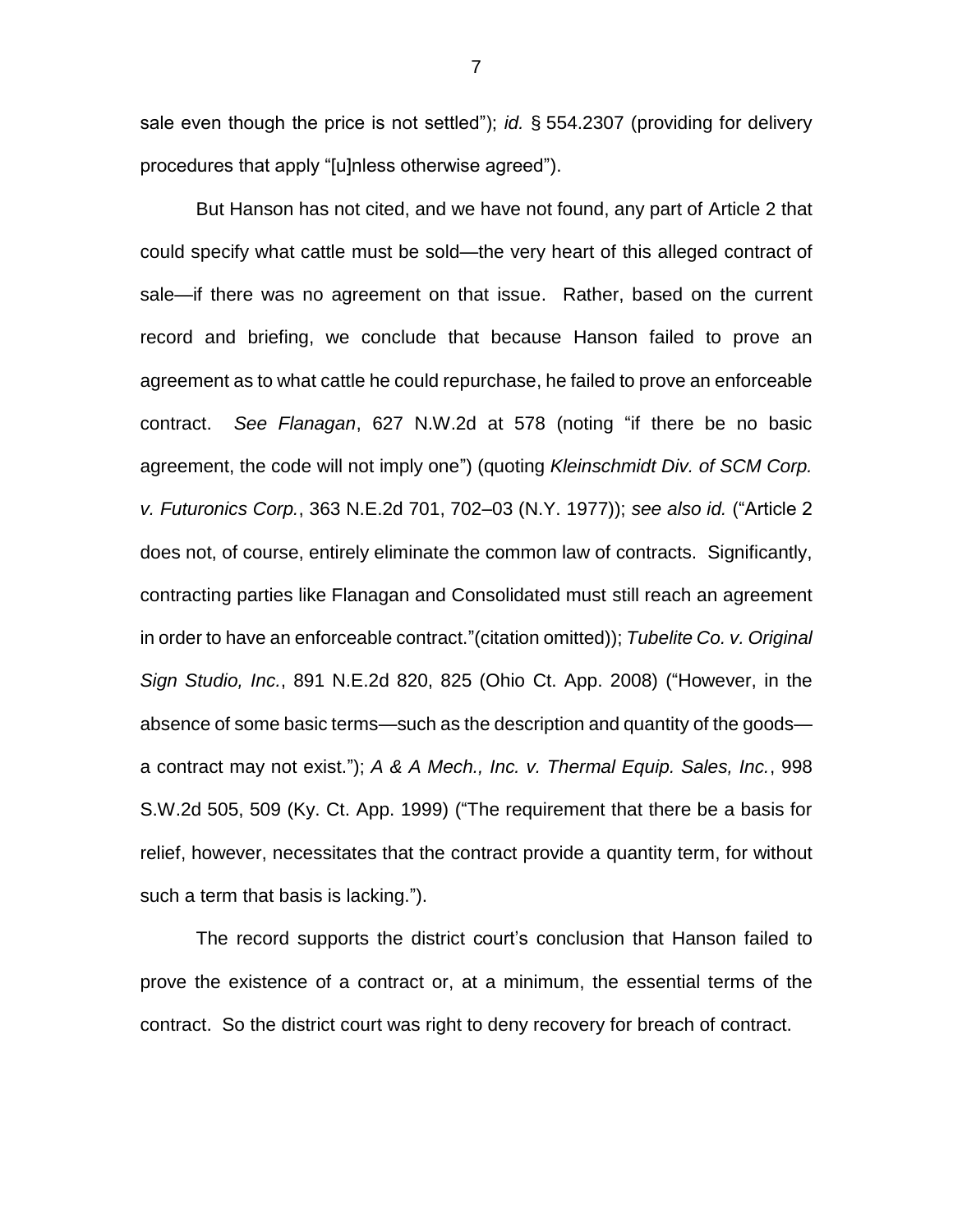# **B. Maeder**

 $\overline{a}$ 

We turn next to Hanson's argument that the district court "went against the substantial weight of the evidence" by concluding Hanson's agreements were with Maeder MGT., LLC, rather than Mark Maeder. Before we consider the record, though, we must clarify the standard of review. The question before us is not whether "the substantial weight of the evidence" supports one finding or another. Rather, the district court's findings "have the force of a jury verdict and are binding on the reviewing court if based upon substantial evidence." *Jackson v. Wesselink*, No. 10-0504, 2011 WL 649471, at \*2 (Iowa Ct. App. Feb. 23, 2011).

A finding of fact is supported by substantial evidence if the finding may be reasonably inferred from the evidence. In evaluating sufficiency of the evidence, we view it in its light most favorable to sustaining the court's judgment. We need only consider evidence favorable to the judgment, whether or not it was contradicted.

*Keppy v. Lilienthal*, 524 N.W.2d 436, 438 (Iowa Ct. App. 1994) (quoting *Briggs Transp. Co. v. Starr Sales Co.*, 262 N.W.2d 805, 808 (Iowa 1978)). And "[w]e are prohibited from weighing the evidence or the credibility of the witnesses." *Id.*

With these principles in mind, we note the following: As the district court correctly pointed out, Hanson's own termination letter dated August 31, 2015, stated he was terminating the "present cattle sharing and farm rental agreement with you [Mark Maeder] and/or Maeder Management LLC."<sup>5</sup> And Hanson wrote a check payable to "Maeder MGT." Plus, Hanson later cashed a check from "Maeder MGT." Also—and perhaps most significantly—the only document signed by both

<sup>&</sup>lt;sup>5</sup> Hanson testified at trial that he "was totally unaware" of the entity known as Maeder Management, LLC or Maeder MGT., LLC "until these proceedings." But he does not explain how the LLC designation appeared in the termination letter.